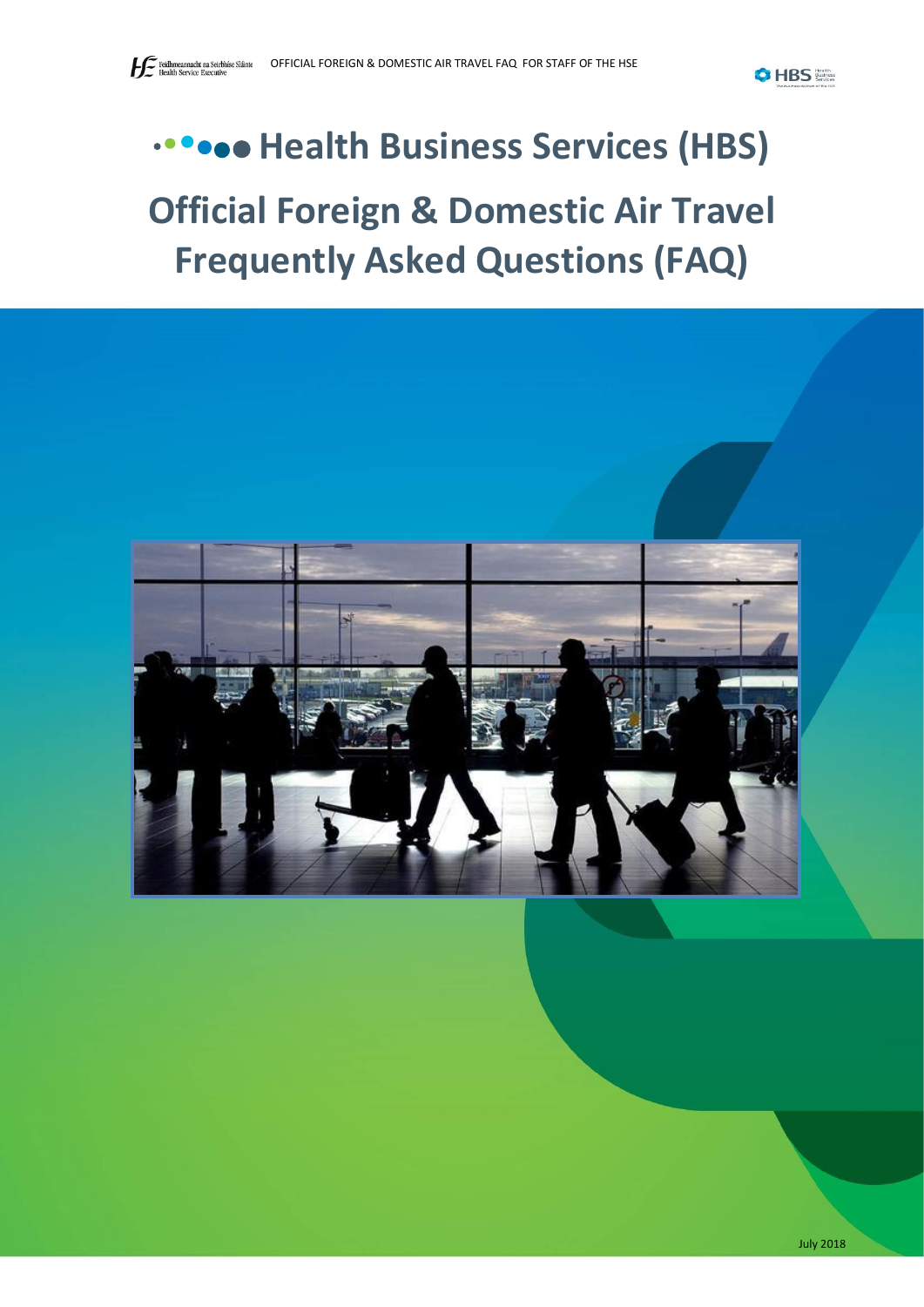

 $\begin{array}{l} \text{OFFICIAL FOREIGN & DOMESTIC AIR TRAVEL FAQ FOR STATE OF THE HSE} \begin{array}{l} \text{Feidhmeannacht na Seithise Sáinte} \end{array} \end{array}$ 

# **FREQUENT ASKED QUESTIONS BY HSE STAFF**

#### **1. WHERE CAN I GET MY FT1 FORM FOR TRAVEL?**

Download a FT1 Form from [HSE.ie.](http://hse.ie/eng/staff/Benefits_Services/Travel_Subsistence/Business_Travel/)

# **2. HOW CAN I SUBMIT MY TRAVEL REQUEST FORM?**

You can forward the FT1 form to the contracted travel company with each section completed and signed off by the appropriate authorisation. *See contact details below and also refer to 'Instructions' Tab on FT1 Form.*

# **3. I HAVE A GRANT AID - DO I NEED TO COMPLETE AN FT1 FORM?**

No, completion of a FT1 form is not required. Foreign Travel and accommodation re Continuing Medical Education (CME) Travel claims should be processed by each claimant directly with the contracted travel company subject to the Consultant or employer obtaining the best value price from the contracted travel company. Traveller should inform the contracted travel company they are CME granted. (**Note**: Travel company management fee will be applied).

CME claim should be submitted (together with other relevant and related claims), to each local area supervisor for approval, before being processed for payment via payroll in line with current Travel and Subsistence policies and procedures.

*Note: Please ensure you have agreed with your line manager expenses that may or may not be reclaimed on such trips, including all potential ancillary costs, prior to departure. See [http://www.hse.ie/eng/staff/Leadership\\_Education\\_Development/MET/ed/fin/](http://www.hse.ie/eng/staff/Leadership_Education_Development/MET/ed/fin/)*

#### **4. DOES THE HSE PAY FOR THE FLIGHTS AND HOTEL**

The HSE pays for the foreign flights and hotel and domestic flights.

**Note:** If international accommodation is to be costed to the HSE then it must be booked and confirmed by the contracted travel company. Traveller must pay for accommodation costs on departure from hotel and claim back on return. Confirmation of booking from the contracted travel company will be required.

#### **FROM S. FERRY BOOKINGS THROUGH THE CONTRACTED TRAVEL COMPANY?**

Ferry reservations may be booked through the contracted travel company and will be invoiced to HSE.

#### **<b>6. CAR RENTAL BOOKINGS THROUGH THE CONTRACTED TRAVEL COMPANY?**

Car rental reservations may be made through the contracted travel company, however, traveller must pay for cost and claim back on return.

#### **7. RAIL BOOKINGS THROUGH THE CONTRACTED TRAVEL COMPANY?**

Rail bookings should not be processed through the contracted travel company. Traveller must pay for cost and claim back on return.